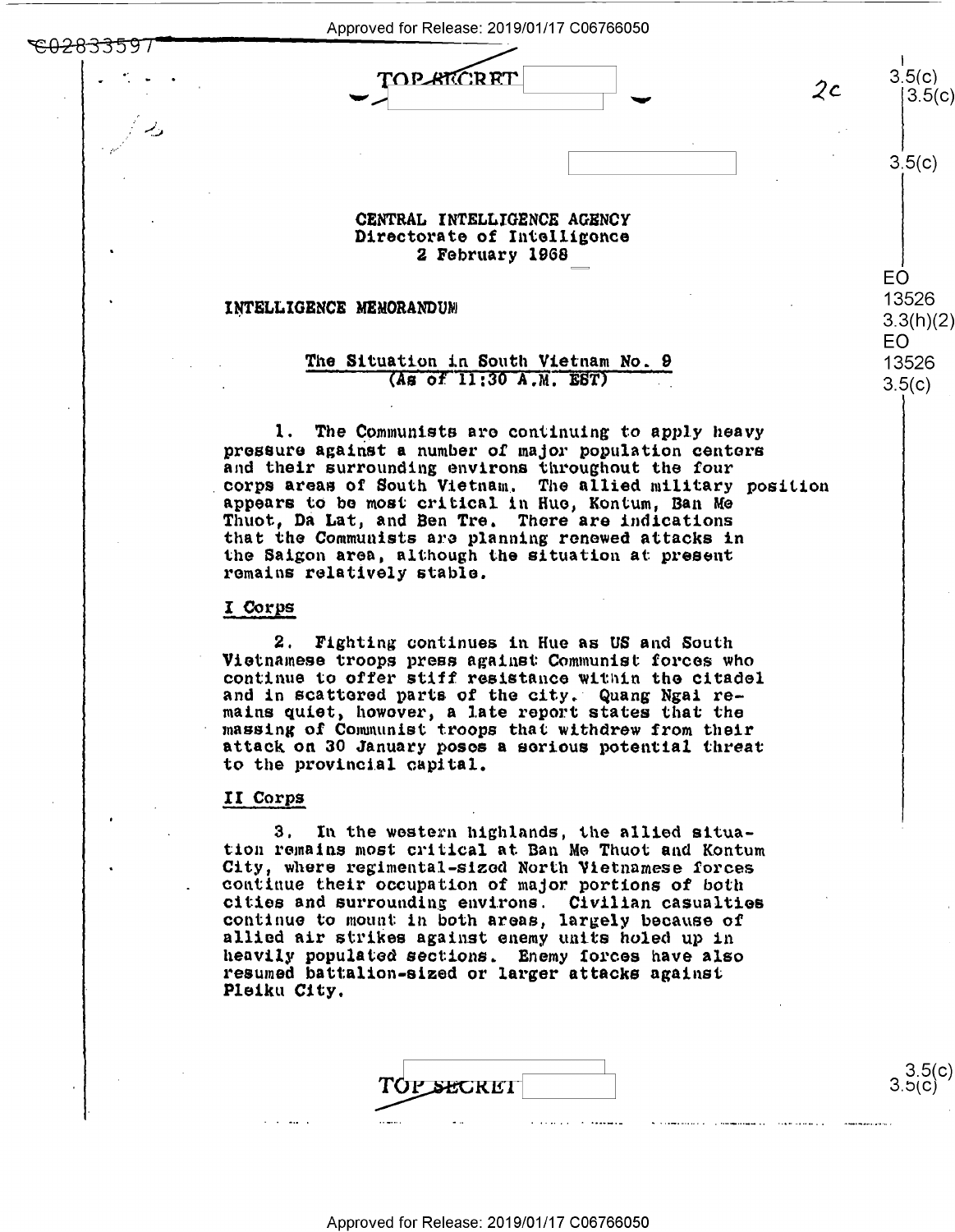Approved for Release: 2019/01/17 C06766050 Approved forRelease: 2019/01/17 006766050

proved for Release: 2019,<br>'**''OP\_S<del>EC</del>RET** TOP SECRET  $\mathsf{C}$   $\mathsf{C}$   $\mathsf{C}$   $\mathsf{C}$   $\mathsf{C}$   $\mathsf{C}$   $\mathsf{C}$   $\mathsf{C}$   $\mathsf{C}$   $\mathsf{C}$   $\mathsf{C}$   $\mathsf{C}$   $\mathsf{C}$   $\mathsf{C}$   $\mathsf{C}$   $\mathsf{C}$   $\mathsf{C}$   $\mathsf{C}$   $\mathsf{C}$   $\mathsf{C}$   $\mathsf{C}$   $\mathsf{C}$   $\mathsf{C}$   $\mathsf{C}$   $\mathsf{C$ 

4. In the coastal provinces of II Corps, North 4. In the coastal provinces of II Corps, North Vietnamose forces apparently continue to maintain a Vietnamese forces apparently continue to maintain <sup>a</sup> major presence in Da Lat and Phan Thiet, the capitals of Tuyen Duc and Binh Thuan provinces, respectively. No major fighting has been reported in Khanh Hoa Province, the scene of recent heavy enemy activity. Province, the scene of recent heavy enemy activity.

# Saigon and III Corps

5. Viet Cong troops are attempting to move into positions within Saigon and on the outskirts of the city in preparation for renewed attacks, according to 1.3(h)(2) a number of late reports **I and Electron Connunists were reported** An estimated 2,000 Communists were reported a number of late reports

near the Saigon port area; another 200 were said to be preparing to attack a police precinct station and preparing to attack <sup>a</sup> police precinct station and possibly the US radio transmitting station in Cholon.

> 6. To the north of Saigon in the III Corps area there were no new attacks on 2 February, however, there are indications that the capitals of Tay Ninh, Binh are indications that the capitals of Tay Ninh, Binh Long, nnd· Phuoc Long provinces along the Cambodian Long, and Phuoc Long provinces along the Cambodian bordor may be the next targets to come under attack. border may be the next targets to come under attack. Some 4,000 refugoos have been generated ln the Bien Some 4,000 refugees have been generated in the Bien Hoa city **aroa,** where fighting in recent days has re-Hea city area, where fighting in recent days has renod crey area, where righting in recent days has<br>sulted in heavy damage to civilian housing.

### IV Corps IV Corps

7. The Communists continue to apply pressure 7. The COmmunists continue to apply pressure against several provincial capitals and key areas according to information as of 1800 Saigon time on according to information as of 1800 Saigon time on 2 February. The most critical **area** appears to be <sup>2</sup> February. The most critical area appears to be Ben Tre where heavy fighting 1s taking place. The Ben Tre where heavy fighting is taking place. The enemy controls most of the city. Sporadic sniper fire and fighting in the outskirts is reported fire and fighting in the outskirts is reported in Can Tho, Moc Hoa, Soc Trang and My Tho. VC elements remain in the immediate vicinity of Can Tho, Camau, and Rac Gia and additional attacks are expocted. There is no further information on the situation at Vi1th Long. situation at Vinh Long.

- **2** -

TOP SECRET TOP SECRET 3.5(c)

3.5(c)

. ·····---------·-··•-··..l

 $3.5(c)$ 3.5(c)

3.3(h)(2) 3.3(h)(2)

3.3(h)(2)

'

C02833597 002833597

4'-"'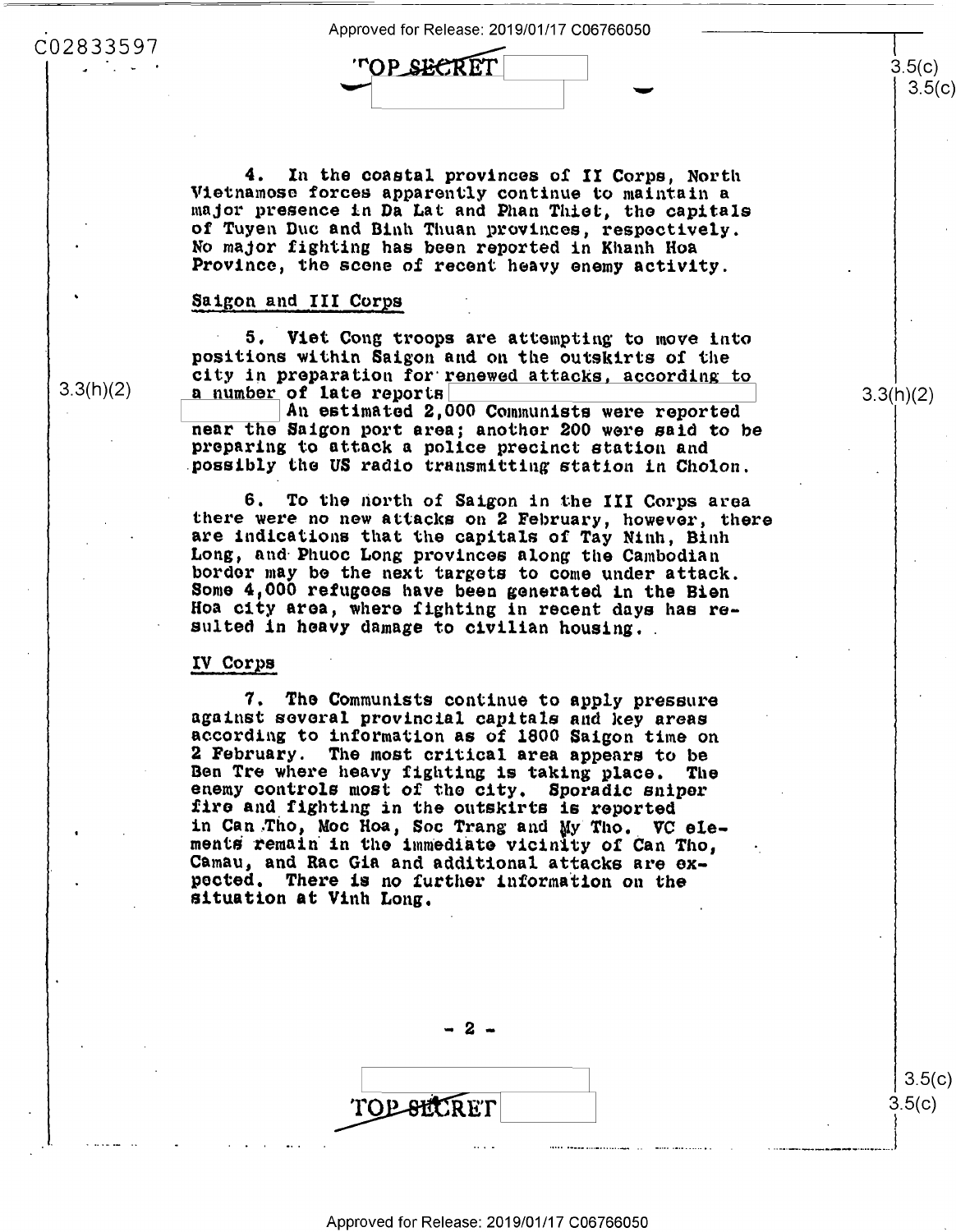| CO2833597   | -Approved for Release: 2019/01/17 C06766050 |  |
|-------------|---------------------------------------------|--|
| الماسي البر | <b>MOP SECRET</b>                           |  |
|             |                                             |  |

#### Status of Enemy Forces

Available evidence indicates that the Com-8. munists retain major combat elements in I and II Corps which have not been committed in their current offensive effort. The situation in III and IV Corps is less clear, but is probably substantially the same. In I and II Corps the remaining units are capable of launching additional strong attacks in certain areas and can also reinforce the current assaults.

Enemy strength along the Demilitarized Zone 9. and in northern Quang Tri Province remains considerable--up to four divisions. There are indications that two battalions participated in attacks on Quang Tri City and major elements of the 6th North Vietnamese Regiment were involved in heavy fighting at Hue. It appears that two North Vietnamese regiments and several independent and local force battalions are still available in the northern coastal provinces.

10. In the Quang Nam and Quang Tin Province regions, elements of the 2nd North Vietnamese Division have been joined by local force units in attacks at Da Nang, Hoi An and Tam Ky and scattered actions in the countryside. At least two regiments and probably as many battalions spemain uncommitted in this area.

11. The picture in Quang Ngai is not clear. However, it appears the enemy has used at least elements from many of his seven battalions here at this juncture.

12. In coastal II Corps, the situation is uneven. Most of the 3rd North Vietnamese Division and several local force battalions are still available for action. Further south, about one-half of the 5th North Vietnamese Division has been identified at Tuy Hoa and Nha Trang, while the majority of enemy local force strength here has been committed.

13. Despite heavy fighting at Kontum and Pleiku, only a small percentage of the B-3 Front combat power has participated. Up to five regiments and a few more separate battalions remain uncommitted and available in the western central highlands.

 $3.5(c)$  $3.5(c)$ 

 $3.5(c)$  $3.5($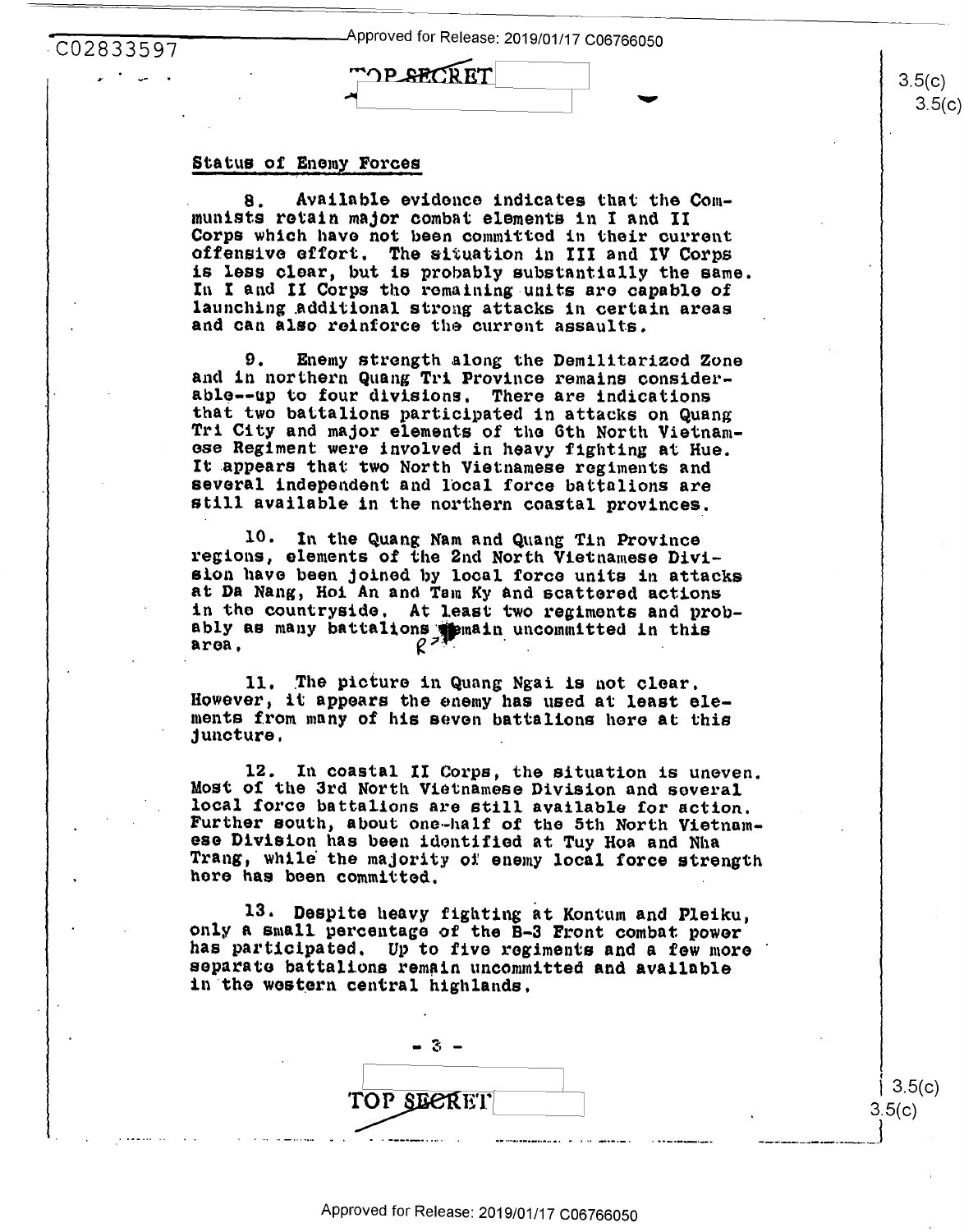Approved for Release: 2019/01/17 C06766050

TOP-BECRET

## C02833597

### Political Developments

14. Vietnamese Communist propaganda on the Tet offensive in employing a strong anti-American theme in an effort to rally popular support for Communist objectives. Broadcasts by both Hanoi and the Liberation Front have characterized the current offensive as primarily directed toward ridding the country of the US "imperialists" and their Saigon "lackeys." The program of the Liberation Front is singled out as the guide to achieving these objectives.

15. A Front broadcast on 1 February pitched the anti-American appeal directly to South Vietnamese armed forces and police personnel. After painting a black picture of American involvement in South Vietnam, it told these people that their "golden chance" to contribute to the salvation of their country had come and urgently called on them to "resist the Americans." The broadcast reminded them that the program of the Front contains provisions for rewarding those who join the Communist cause as well as those who cooperate in the anti-American struggle, even if they do not join the Communists now. The broadcast stressed the need for immediate action, saying that the "situation is urgent and time does not wait."

16. The theme that the offensive represents a groundswell of popular sentiment favoring an anti-American struggle was also underscored in a 2 February article in the Hanoi party daily Nhan Dan. The article claimed that the offensive showed the strength of the revolution and of the "national union" resisting the US "aggressors", all of which it said is in line with the Front's program. Front statements discussing the formation of new popular front "alliances" in Hue and Saigon have stressed that their first objective is to oppose the US, bring about the withdrawal of US troops, and to negotiate with the Liberation Front.

The attempt to characterize the Communist 17. military offensive as a broad, patriotic uprising against the US and Saigon regime was carried further in special Viet Cong and Liberation Front statements on 1 February.



 $3.5(c$  $3.5(c)$ 

 $3.5(c)$ 

 $3.5(c)$